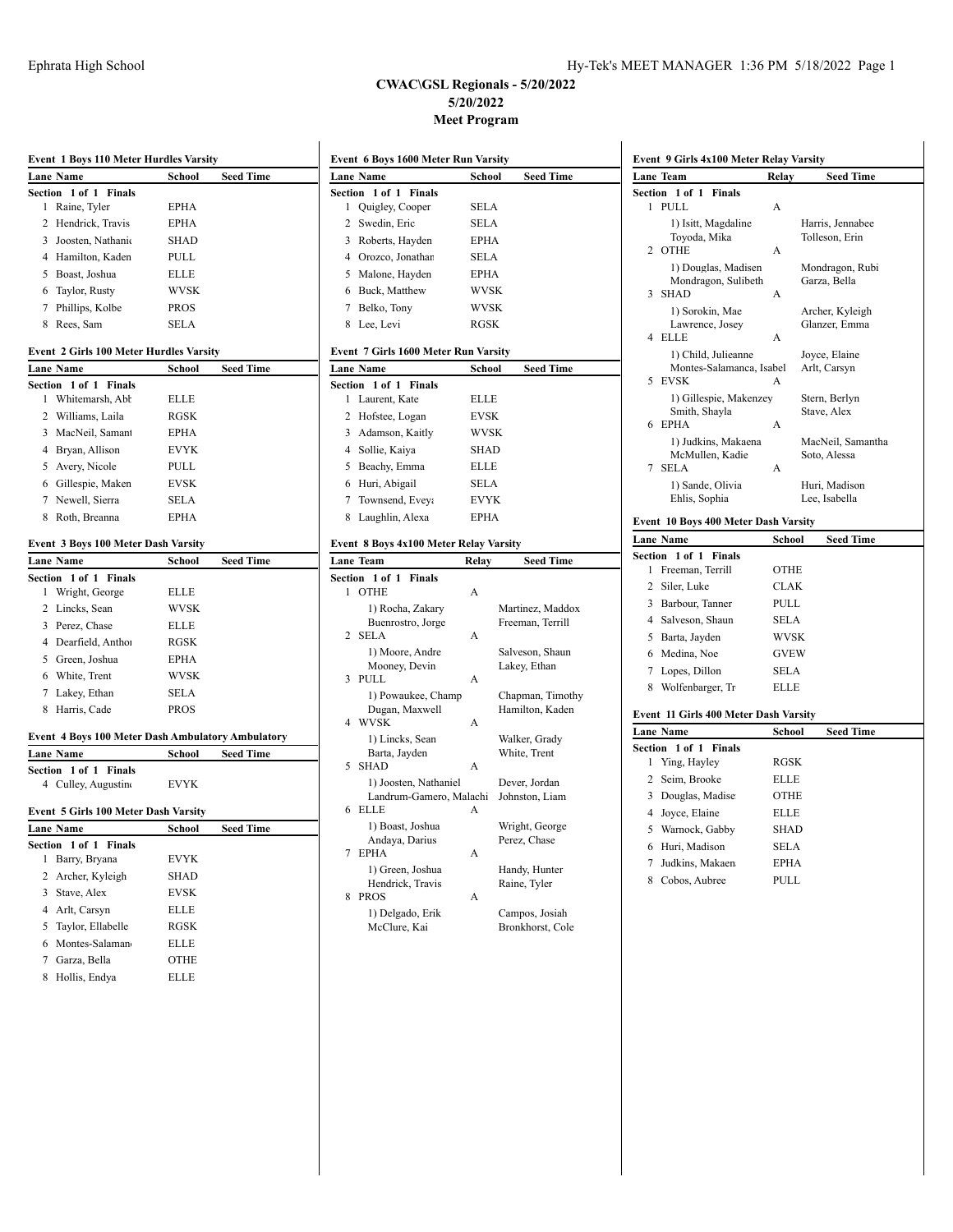## **CWAC\GSL Regionals - 5/20/2022 5/20/2022**

| Event 12 Boys 300 Meter Hurdles Varsity |                                           |             |                  |  |
|-----------------------------------------|-------------------------------------------|-------------|------------------|--|
|                                         | Lane Name                                 | School      | <b>Seed Time</b> |  |
| Section                                 | 1 of 1<br>Finals                          |             |                  |  |
| 1                                       | Holmes, Josh                              | SELA        |                  |  |
| $\mathbf{2}$                            | Joosten, Nathani                          | <b>SHAD</b> |                  |  |
|                                         | 3 Raine, Tyler                            | <b>EPHA</b> |                  |  |
|                                         | 4 Taylor, Rusty                           | <b>WVSK</b> |                  |  |
| 5                                       | Newell, Liam                              | <b>SHAD</b> |                  |  |
|                                         | 6 Phillips, Kolbe                         | PROS        |                  |  |
|                                         | 7 Sanchez, Josue                          | EPHA        |                  |  |
|                                         | 8 Rees, Sam                               | SELA        |                  |  |
|                                         | Event  13 Girls 300 Meter Hurdles Varsity |             |                  |  |
|                                         | Lane Name                                 | School      | Seed Time        |  |
| Section                                 | 1 of 1 Finals                             |             |                  |  |
| 1                                       | Richey, Jazmine                           | <b>GVEW</b> |                  |  |
|                                         | 2 Mattson, Kieryar                        | SELA        |                  |  |
|                                         | 3 Lawrence, Josey                         | <b>SHAD</b> |                  |  |
|                                         | 4 Bryan, Allison                          | <b>EVYK</b> |                  |  |
|                                         | 5 Harris, Jennabee                        | PULL        |                  |  |
|                                         | 6 Payne, Sarah                            | EVSK        |                  |  |
|                                         | 7 Sanchez, Leslie                         | <b>EPHA</b> |                  |  |
|                                         | 8 MacNeil, Saman                          | EPHA        |                  |  |
|                                         | Event 14 Boys 800 Meter Run Varsity       |             |                  |  |
|                                         | Lane Name                                 | School      | <b>Seed Time</b> |  |
|                                         | Section 1 of 1<br>Finals                  |             |                  |  |
| 1                                       | Quigley, Cooper                           | <b>SELA</b> |                  |  |
|                                         | 2 Fitzgerald, Liam                        | PULL        |                  |  |
|                                         | 3 Roberts, Hayden                         | <b>EPHA</b> |                  |  |
|                                         | 4 Hulen, Cy                               | <b>SHAD</b> |                  |  |
|                                         | 5 Lejameyer, Knox                         | WVSK        |                  |  |
|                                         | 6 Malone, Hayden                          | EPHA        |                  |  |
|                                         | 7 Dittmer, Theo                           | ELLE        |                  |  |
|                                         | 8 Parries, Austin                         | <b>EVYK</b> |                  |  |
|                                         | Event 15 Girls 800 Meter Run Varsity      |             |                  |  |
|                                         | Lane Name                                 | School      | <b>Seed Time</b> |  |
| Section                                 | 1 of 1 Finals                             |             |                  |  |
| 1                                       | Fromherz, Holly                           | <b>ELLE</b> |                  |  |
| 2                                       | Sollie, Kaiya                             | SHAD        |                  |  |
|                                         | 3 Cox, Camdyn                             | <b>EPHA</b> |                  |  |
|                                         | 4 Fitzgerald, Anna                        | PULL        |                  |  |
|                                         | 5 Escamilla, Isabel                       | SELA        |                  |  |
|                                         | 6 Duff, Hadassah                          | WVSK        |                  |  |
|                                         | 7 Amador, Nataly                          | GVEW        |                  |  |
| 8                                       | Huri, Abigail                             | SELA        |                  |  |
|                                         | Event 16 Boys 200 Meter Dash Varsity      |             |                  |  |
|                                         | Lane Name                                 | School      | <b>Seed Time</b> |  |
| Section                                 | 1 of 1 Finals                             |             |                  |  |
| 1                                       | Villa, Daniel                             | EPHA        |                  |  |
| 2                                       | Perez, Chase                              | ELLE        |                  |  |
| 3                                       | White, Trent                              | WVSK        |                  |  |
| 4                                       | Dearfield, Antho                          | RGSK        |                  |  |

| 3. | Cox, Camdyn                        | EPHA        |                  |
|----|------------------------------------|-------------|------------------|
| 4  | Fitzgerald, Anna                   | <b>PULL</b> |                  |
| 5. | Escamilla, Isabel                  | <b>SELA</b> |                  |
| 6  | Duff, Hadassah                     | <b>WVSK</b> |                  |
|    | 7 Amador, Nataly                   | <b>GVEW</b> |                  |
| 8  | Huri, Abigail                      | <b>SELA</b> |                  |
|    | ent 16 Boys 200 Meter Dash Varsity |             |                  |
|    | ıne Name                           |             |                  |
|    |                                    | School      | <b>Seed Time</b> |
|    | ction 1 of 1 Finals                |             |                  |
| 1  | Villa, Daniel                      | <b>EPHA</b> |                  |
|    | 2 Perez, Chase                     | <b>ELLE</b> |                  |
| 3  | White, Trent                       | <b>WVSK</b> |                  |
| 4  | Dearfield, Anthol                  | <b>RGSK</b> |                  |
| 5. | Green, Joshua                      | <b>EPHA</b> |                  |
| 6  | Mooney, Devin                      | SELA        |                  |
|    | 7 Wilkinson, Dieze                 | <b>EVSK</b> |                  |

8 Dobie, JJ EVYK

| <b>Meet Program</b>                   |                            |                  |  |  |  |  |
|---------------------------------------|----------------------------|------------------|--|--|--|--|
| Event 17 Girls 200 Meter Dash Varsity |                            |                  |  |  |  |  |
| <b>Lane Name</b>                      | <b>Seed Time</b><br>School |                  |  |  |  |  |
| 1 of 1 Finals<br>Section              |                            |                  |  |  |  |  |
| Barry, Bryana<br>1                    | <b>EVYK</b>                |                  |  |  |  |  |
| 2<br>Stave, Alex                      | <b>EVSK</b>                |                  |  |  |  |  |
| 3<br>Taylor, Ellabelle                | <b>RGSK</b>                |                  |  |  |  |  |
| 4 Arlt, Carsyn                        | <b>ELLE</b>                |                  |  |  |  |  |
| 5 Bryan, Allison                      | <b>EVYK</b>                |                  |  |  |  |  |
| 6 Douglas, Madise                     | OTHE                       |                  |  |  |  |  |
| Dooley, Claire<br>$\overline{7}$      | <b>CLAK</b>                |                  |  |  |  |  |
| Jaime, Alize<br>8                     | <b>GVEW</b>                |                  |  |  |  |  |
| Event 18 Boys 3200 Meter Run Varsity  |                            |                  |  |  |  |  |
| <b>Lane Name</b>                      | School                     | <b>Seed Time</b> |  |  |  |  |
| $1$ of $1$<br>Section<br>Finals       |                            |                  |  |  |  |  |
| Swedin, Eric<br>1                     | <b>SELA</b>                |                  |  |  |  |  |
| 2 Orozco, Jonathan                    | <b>SELA</b>                |                  |  |  |  |  |
| Shipley, Nathan<br>3                  | <b>SELA</b>                |                  |  |  |  |  |
| 4 Steele, Mac                         | ELLE                       |                  |  |  |  |  |
| Fromherz, Joseph<br>5                 | ELLE                       |                  |  |  |  |  |
| 6 Buck, Matthew                       | <b>WVSK</b>                |                  |  |  |  |  |
| 7 Jobson, Peter                       | <b>PULL</b>                |                  |  |  |  |  |
| 8 Brown, Donavan                      | <b>EVSK</b>                |                  |  |  |  |  |
| Event 19 Girls 3200 Meter Run Varsity |                            |                  |  |  |  |  |
| <b>Lane Name</b>                      | School                     | <b>Seed Time</b> |  |  |  |  |
| <b>Finals</b><br>Section 1 of 1       |                            |                  |  |  |  |  |
| Hofstee, Logan<br>1                   | <b>EVSK</b>                |                  |  |  |  |  |
| 2 Crossley, Abby                      | <b>EVSK</b>                |                  |  |  |  |  |
| 3<br>Adamson, Kaitly                  | <b>WVSK</b>                |                  |  |  |  |  |
| 4 Laurent, Kate                       | ELLE                       |                  |  |  |  |  |
| 5 Leishman, Rylee                     | ELLE                       |                  |  |  |  |  |
| 6 Beachy, Emma                        | ELLE                       |                  |  |  |  |  |
| 7 Guerrero, Jenifer                   | <b>OTHE</b>                |                  |  |  |  |  |
| Herion, Eva<br>8                      | <b>ELLE</b>                |                  |  |  |  |  |
|                                       |                            |                  |  |  |  |  |
|                                       |                            |                  |  |  |  |  |
|                                       |                            |                  |  |  |  |  |
|                                       |                            |                  |  |  |  |  |
|                                       |                            |                  |  |  |  |  |
|                                       |                            |                  |  |  |  |  |
|                                       |                            |                  |  |  |  |  |
|                                       |                            |                  |  |  |  |  |

|         | Lane Team                               | Relay | Seed Time                                 |
|---------|-----------------------------------------|-------|-------------------------------------------|
|         | Section<br>1 of 1<br><b>Finals</b>      |       |                                           |
| 1       | <b>ELLE</b>                             | А     |                                           |
|         | 1) Child, Julieanne                     |       | Joyce, Elaine                             |
|         | Montes-Salamanca, Isabel                |       | Arlt, Carsyn                              |
| 2       | <b>SHAD</b>                             | А     |                                           |
|         | 1) Courchaine, Kiana                    |       | Caprye, Abi                               |
|         | Sands, Chloe                            |       | Sorokin, Mae                              |
| 3       | PULL                                    | А     |                                           |
|         | 1) Charles, Afryea                      |       | Isitt, Magdaline                          |
|         | Harris, Jennabee                        |       | Cobos, Aubree                             |
| 4       | <b>EPHA</b>                             | A     |                                           |
|         | 1) Judkins, Makaena                     |       | MacNeil, Samantha                         |
|         | McMullen, Kadie                         |       | Soto, Alessa                              |
| 5       | <b>OTHE</b>                             | А     |                                           |
|         | 1) Douglas, Madisen                     |       | Van Cleve, Diamond                        |
|         | Pena, Serenity                          |       | Garza, Bella                              |
| 6       | <b>GVEW</b>                             | А     |                                           |
|         | 1) Duron, Itzel                         |       | Jaime, Alize                              |
|         | Medina, Ava                             |       | Richey, Jazmine                           |
| 7       | PROS                                    | А     |                                           |
|         | 1) Jensen, Abigail                      |       | Wright, Halle                             |
|         | Hoefer, Soleil                          |       | Anderson, Cami                            |
| 8       | <b>EVSK</b>                             | A     |                                           |
|         |                                         |       |                                           |
|         | 1) Anderson, Justus                     |       | Gotishan, Victoria                        |
|         | Cabbage, Maliah                         |       | Lanphere, Tayla                           |
|         |                                         |       |                                           |
|         | Event 21 Boys 4x400 Meter Relay Varsity |       |                                           |
|         | Lane Team                               | Relay | Seed Time                                 |
|         | 1 of 1<br>Finals                        |       |                                           |
| 1       | SHAD                                    | А     |                                           |
|         | 1) Joosten, Nathaniel                   |       |                                           |
|         | Newell, Liam                            |       | Landrum-Gamero, Malachi<br>Warnock, Kaleb |
| 2       | <b>PROS</b>                             | А     |                                           |
|         | 1) Niemi, Rexton                        |       | Thomas, Trevor                            |
| Section | Medrano, Nehemiah                       |       | Phillips, Kolbe                           |
| 3       | PULL                                    | А     |                                           |
|         | 1) Clark, Ryan                          |       | Dugan, Maxwell                            |
| 4       | Fitzgerald, Liam                        | А     | Barbour, Tanner                           |
|         | SELA                                    |       |                                           |
|         | 1) Rees, Sam                            |       | Quigley, Cooper                           |
| 5       | Mooney, Devin<br><b>WVSK</b>            | A     | Salveson, Shaun                           |
|         |                                         |       |                                           |
|         | 1) Lejameyer, Knox                      |       | White, Trent                              |
| 6       | Taylor, Rusty<br><b>EPHA</b>            | A     | Barta, Jayden                             |
|         |                                         |       |                                           |
|         | 1) Raine, Tyler                         |       | Devine, Aiden                             |
| 7       | Roberts, Hayden<br>OTHE                 | А     | Green, Joshua                             |
|         |                                         |       |                                           |
|         | 1) Buenrostro, Jorge                    |       | Martinez, Maddox                          |
|         | Roylance, Forrest                       |       | Freeman, Terrill                          |
| 8       | ELLE                                    | A     |                                           |
|         | 1) Wolfenbarger, Trevor<br>Johnson, Sam |       | Dittmer, Theo<br>Mullings, Wyatt          |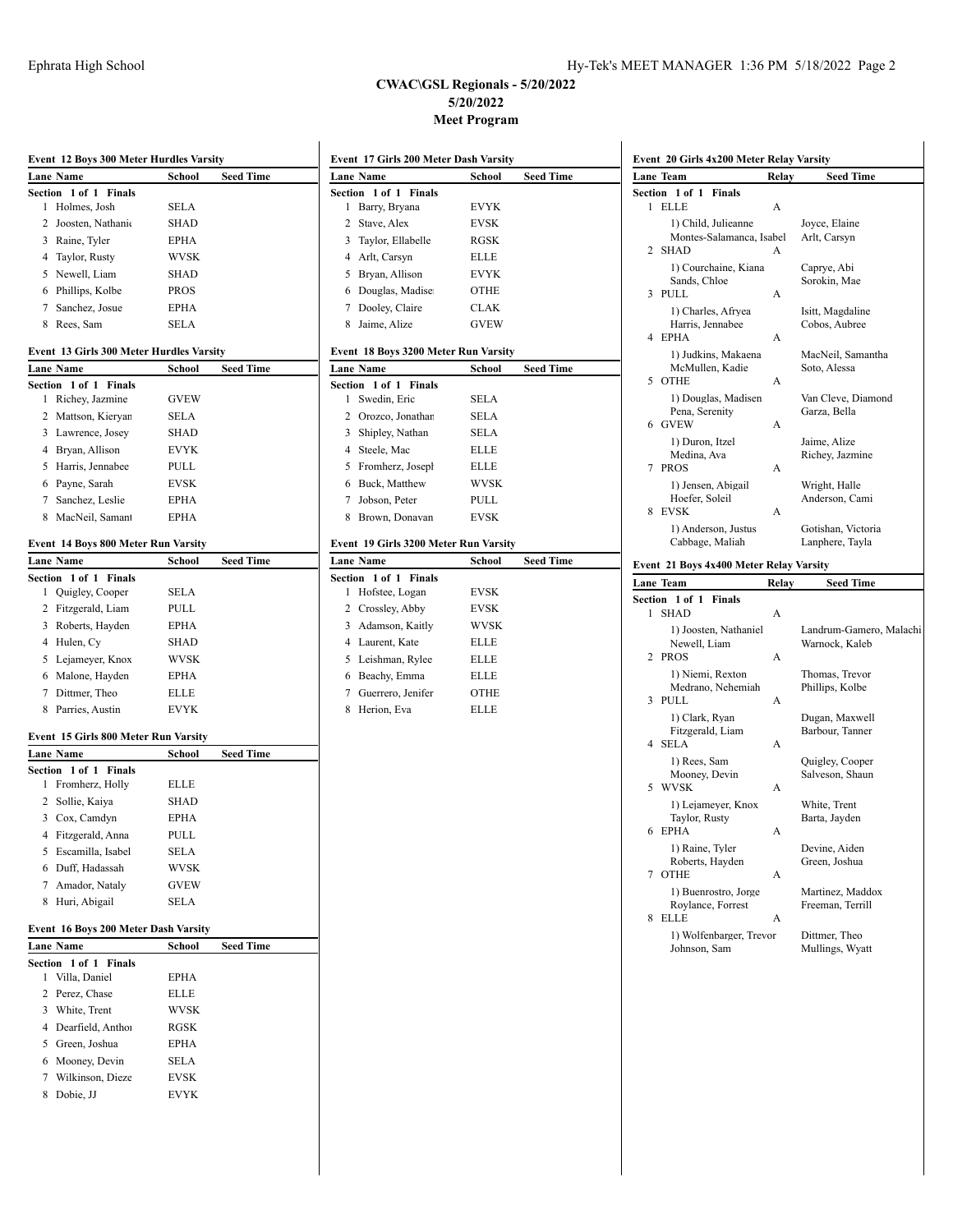## **CWAC\GSL Regionals - 5/20/2022 5/20/2022 Meet Program**

|             | Event 22 Girls 4x400 Meter Relay Varsity     |             |                                |
|-------------|----------------------------------------------|-------------|--------------------------------|
|             | Lane Team                                    | Relay       | Seed Time                      |
| Section     | 1 of 1<br>Finals                             |             |                                |
| 1           | <b>OTHE</b>                                  | А           |                                |
|             | 1) Rocha, Grace                              |             | Mondragon, Sulibeth            |
|             | Arreola, Samantha                            |             | Mondragon, Rubi                |
| 2           | <b>SHAD</b>                                  | A           |                                |
|             | 1) Sollie, Kaiya<br>Warnock, Gabby           |             | Albers, Gracey<br>Dunn, Aubrey |
| 3           | PULL                                         | А           |                                |
|             | 1) Avery, Nicole                             |             | Cobos, Aubree                  |
|             | Fitzgerald, Anna                             |             | Harris, Jennabee               |
| 4           | ELLE                                         | Α           |                                |
|             | 1) Seim, Brooke                              |             | Fromherz, Holly                |
|             | Laurent, Kate                                |             | Joyce, Elaine                  |
| 5           | <b>SELA</b>                                  | A           |                                |
|             | 1) Mattson, Kieryann                         |             | Escamilla, Isabella            |
| 6           | Salcedo, Alejandra<br>EVYK                   | A           | Huri, Madison                  |
|             | 1) Williams, Elisabeth                       |             | Williams, Ava                  |
|             | Byers, Lilliana                              |             | Barry, Bryana                  |
| 7           | <b>EPHA</b>                                  | A           |                                |
|             | 1) Cox, Camdyn                               |             | Judkins, Makaena               |
|             | Sanchez, Leslie                              |             | Roth, Breanna                  |
| 8           | EVSK                                         | A           |                                |
|             | 1) Gotishan, Victoria                        |             | Cabbage, Maliah                |
|             | Lanphere, Tayla                              |             | Payne, Sarah                   |
|             | Event 23 Boys Long Jump Varsity              |             |                                |
| Pos         | Name                                         | School      | Seed Mark                      |
| Flight      | 1 of 1<br><b>Finals</b>                      |             |                                |
| 1           | Lewis, Caden                                 | OTHE        |                                |
| 2           | Wright, George                               | ELLE        |                                |
| 3           | Andaya, Darius                               | <b>ELLE</b> |                                |
| 4           | Boast, Joshua                                | <b>ELLE</b> |                                |
| 5           | Lakey, Ethan                                 | SELA        |                                |
| 6           | Walker, Grady                                | <b>WVSK</b> |                                |
| 7           | Conrath, Ryan                                | <b>EVSK</b> |                                |
| 8           | Barta, Jayden                                | WVSK        |                                |
|             |                                              |             |                                |
|             | <b>Event 24 Girls Long Jump Varsity</b>      |             |                                |
| <u>Pos</u>  | Name                                         | School      | Seed Mark                      |
| Flight<br>1 | 1 of 1<br><b>Finals</b><br>Williams, Elisabe | <b>EVYK</b> |                                |
|             |                                              |             |                                |
| 2           | Mullen, Jasmine                              | SELA        |                                |
| 3           | Sylve, Brooklynr                             | EVYK        |                                |
| 4           | Glanzer, Emma                                | <b>SHAD</b> |                                |
| 5           | Blair, Kambree                               | <b>PROS</b> |                                |
| 6           | Avery, Nicole                                | PULL        |                                |
| 7           | Archer, Kyleigh                              | <b>SHAD</b> |                                |
|             |                                              |             |                                |
| 8           | Bryan, Allison                               | <b>EVYK</b> |                                |
|             |                                              |             |                                |

| Pos                  | Name                                      | School      | Seed Mark        |
|----------------------|-------------------------------------------|-------------|------------------|
|                      | Flight 1 of 1<br><b>Finals</b>            |             |                  |
| 1                    | Black, Kyler                              | EPHA        |                  |
| $\mathbf{2}$         | Andaya, Darius                            | ELLE        |                  |
|                      | 3 Moore, Andre                            | SELA        |                  |
|                      | 4 Lincks, Sean                            | WVSK        |                  |
|                      | 5 Boast, Joshua                           | <b>ELLE</b> |                  |
|                      | 6 Conrath, Ryan                           | <b>EVSK</b> |                  |
|                      |                                           |             |                  |
|                      | 7 Medrano, Nehem                          | <b>PROS</b> |                  |
|                      | 8 Walker, Grady                           | <b>WVSK</b> |                  |
|                      | <b>Event 26 Girls Triple Jump Varsity</b> |             |                  |
| Pos                  | Name                                      | School      | Seed Mark        |
|                      | Flight 1 of 1 Finals                      |             |                  |
| 1                    | Reinmuth, Kenda                           | <b>PROS</b> |                  |
|                      | 2 Payne, Sarah                            | EVSK        |                  |
|                      | 3 Groeneveld, Ken                         | <b>PROS</b> |                  |
|                      | 4 Kapofu, Ayana                           | PULL        |                  |
|                      | 5 Montes-Salaman                          |             |                  |
|                      |                                           | <b>ELLE</b> |                  |
|                      | 6 Newschwander, J                         | <b>ELLE</b> |                  |
|                      | 7 Glanzer, Emma                           | SHAD        |                  |
|                      | 8 Blair, Kambree                          | <b>PROS</b> |                  |
|                      | <b>Event 27 Boys High Jump Varsity</b>    |             |                  |
|                      |                                           |             |                  |
| Pos                  | Name<br>Flight 1 of 1 Finals              | School      | <b>Seed Mark</b> |
| 1                    | Martinez, Maddo                           | OTHE        |                  |
|                      | 2 Kinley, Evan                            | SELA        |                  |
|                      |                                           |             |                  |
|                      | 3 Munns, Parker                           | <b>WVSK</b> |                  |
|                      | 4 Buenrostro, Jorge                       | OTHE        |                  |
|                      | 5 Walker, Grady                           | WVSK        |                  |
|                      | 6 Perez, Chase                            | <b>ELLE</b> |                  |
|                      |                                           | RGSK        |                  |
|                      | 7 Reed, Joshua                            |             |                  |
|                      | 8 Dorsett, Levi                           | <b>GVEW</b> |                  |
|                      |                                           |             |                  |
|                      | Event 28 Girls High Jump Varsity          |             |                  |
|                      | Name                                      | School      | Seed Mark        |
| 1                    | Flight 1 of 1 Finals                      | ELLE        |                  |
|                      | Boast, Sidalee                            |             |                  |
|                      | 2 Gill, Payten                            | SELA        |                  |
|                      | 3 Whittle, Alyssa                         | <b>CLAK</b> |                  |
|                      | 4 Sainsbury, Jayla                        | EPHA        |                  |
| 5                    | Black, Sienna                             | GVEW        |                  |
|                      | 6 Phillpot, Avy                           | <b>EVSK</b> |                  |
|                      | 7 Caprye, Abi                             | SHAD        |                  |
|                      | 8 Wright, Halle                           | PROS        |                  |
|                      |                                           |             |                  |
|                      | <b>Event 29 Boys Pole Vault Varsity</b>   |             |                  |
|                      | Name                                      | School      | Seed Mark        |
| 1                    | 1 of 1 Finals<br>Singer, Adam             | ELLE        |                  |
|                      |                                           |             |                  |
| 2                    | Moultray, Owen                            | SELA        |                  |
| Pos<br>Pos<br>Flight | 3 Athos, Michael                          | RGSK        |                  |
|                      | 4 Holmes, Josh                            | SELA        |                  |
|                      | 5 Lundgren, Calvir                        | SELA        |                  |
|                      | 6 Blad, Mason                             | ELLE        |                  |
|                      | 7 Erlandsen, Jacob                        | SHAD        |                  |
| 8                    | Hoskinson, Gavir                          | WVSK        |                  |

|                 | <b>Event 30 Girls Pole Vault Varsity</b>                        |             |                  |
|-----------------|-----------------------------------------------------------------|-------------|------------------|
| Pos             | Name                                                            | School      | <b>Seed Mark</b> |
|                 | Flight 1 of 1 Finals                                            |             |                  |
| 1               | Whitemarsh, Hei                                                 | ELLE        |                  |
| 2               | Child, Julieanne                                                | ELLE        |                  |
|                 | 3 Blad, Clara                                                   | ELLE        |                  |
|                 | 4 Anderson, Cami                                                | <b>PROS</b> |                  |
|                 | 5 Amen, Olivia                                                  | <b>EVSK</b> |                  |
|                 | 6 DeLateur, Elizab                                              | <b>SHAD</b> |                  |
|                 | 7 Anselmo, Josie                                                | <b>SHAD</b> |                  |
|                 | 8 Holmes, Clara                                                 | <b>SELA</b> |                  |
|                 | <b>Event 31 Boys Shot Put Varsity</b>                           |             |                  |
| Pos             | Name                                                            | School      | <b>Seed Mark</b> |
|                 | Flight 1 of 1<br><b>Finals</b>                                  |             |                  |
| 1               | Gasseling, Brady                                                | SELA        |                  |
|                 | 2 Nelson, Titan                                                 | <b>SELA</b> |                  |
|                 | 3 Jeffrey, Titus                                                | <b>GVEW</b> |                  |
|                 | 4 Hofstad, Kestin                                               | <b>PROS</b> |                  |
|                 | 5 Hofstee, Joe                                                  | <b>EVSK</b> |                  |
|                 | 6 Day, Hawkeye                                                  | SHAD        |                  |
|                 | 7 Kriete, Weslee                                                | <b>EPHA</b> |                  |
|                 | 8 Lewis, Cody                                                   | <b>EVSK</b> |                  |
|                 | <b>Event 32 Boys Shot Put Ambulatory Ambulatory</b>             |             |                  |
| Pos             | Name                                                            | School      | <b>Seed Mark</b> |
|                 | Flight 1 of 1 Finals                                            |             |                  |
| 1               | Culley, Augustino                                               | EVYK        |                  |
| 2               | Case, Robbie                                                    | EVYK        |                  |
|                 | <b>Event 33 Girls Shot Put Varsity</b>                          |             |                  |
| Pos             | Name                                                            | School      | <b>Seed Mark</b> |
|                 |                                                                 |             |                  |
|                 | Flight 1 of 1 Finals                                            |             |                  |
|                 | 1 Brown, Morgan                                                 | <b>EVYK</b> |                  |
|                 | 2 Paullin, Mckenzi                                              | <b>EPHA</b> |                  |
|                 | 3 Sorokin, Mae                                                  | <b>SHAD</b> |                  |
|                 | 4 Adams, Angela                                                 | <b>EPHA</b> |                  |
|                 | 5 Newell, Sierra                                                | SELA        |                  |
|                 | 6 Perez, Ashley                                                 | OTHE        |                  |
|                 | 7 Weekly, MacKen                                                | EVSK        |                  |
|                 | 8 Carr, Madison                                                 | WVSK        |                  |
|                 | <b>Event 34 Boys Discus Throw Varsity</b>                       |             |                  |
|                 | Name                                                            | School      | Seed Mark        |
|                 | Flight 1 of 1<br>Finals                                         |             |                  |
| 1               | Christensen, Etha                                               | PROS        |                  |
| 2               | Joyce, Henry                                                    | ELLE        |                  |
|                 | 3 Jeffrey, Titus                                                | <b>GVEW</b> |                  |
|                 | 4 Perez, Mason                                                  | OTHE        |                  |
|                 | 5 Schroder, Rosko                                               | WVSK        |                  |
|                 | 6 Sears, Cotton                                                 | PULL        |                  |
|                 | 7 Lewis, Cody                                                   | <b>EVSK</b> |                  |
| 8               | Kriete, Weslee                                                  | <b>EPHA</b> |                  |
|                 |                                                                 |             |                  |
|                 | <b>Event 35 Boys Discus Throw Ambulatory Ambulatory</b><br>Name | School      | <b>Seed Mark</b> |
| Flight          | 1 of 1<br><b>Finals</b>                                         |             |                  |
| Pos<br>Pos<br>1 | Culley, Augustino                                               | EVYK        |                  |
| 2               | Case, Robbie                                                    | EVYK        |                  |
|                 |                                                                 |             |                  |
|                 |                                                                 |             |                  |